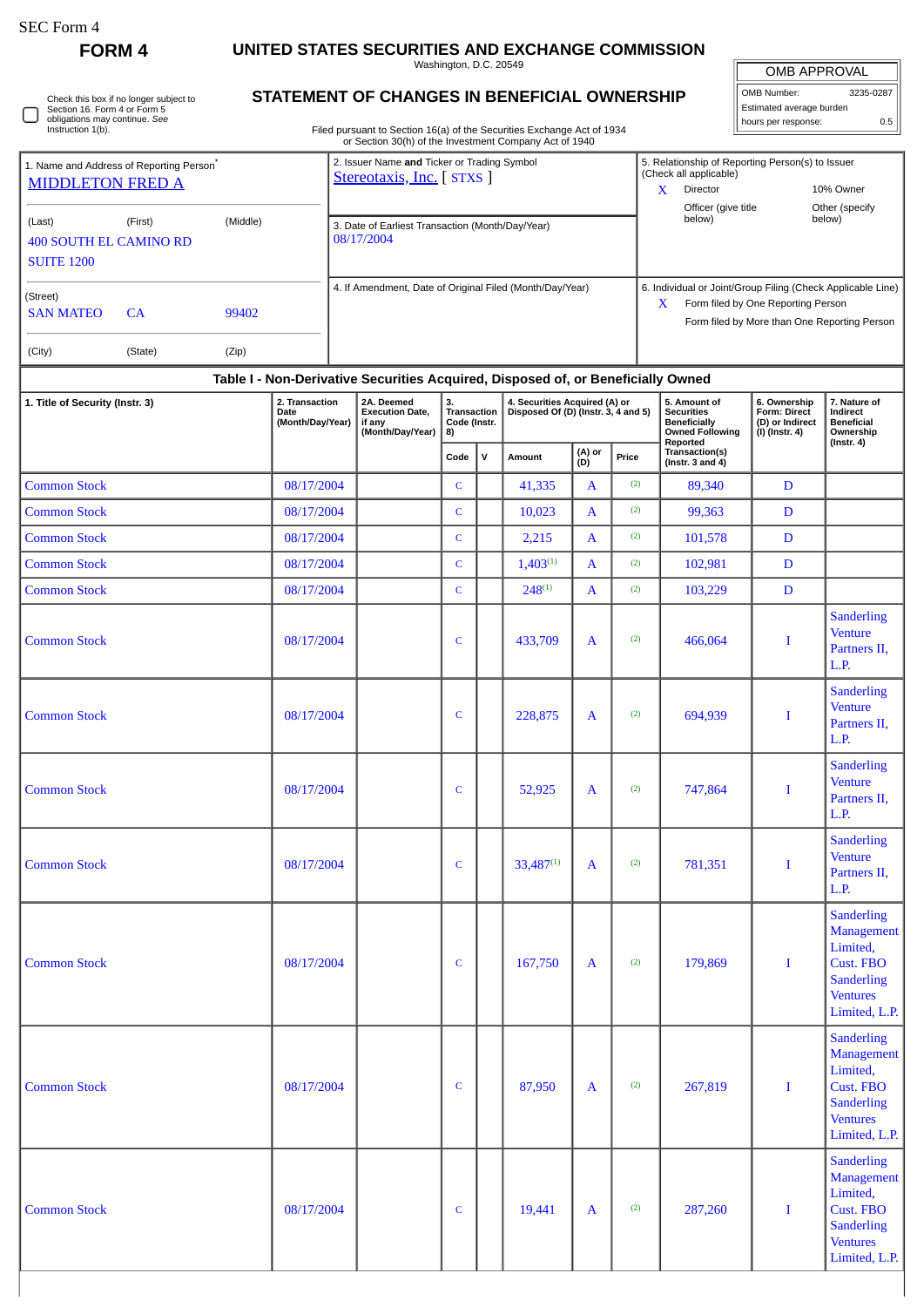|                                 |                                            | Table I - Non-Derivative Securities Acquired, Disposed of, or Beneficially Owned<br>2A. Deemed<br>4. Securities Acquired (A) or<br>Disposed Of (D) (Instr. 3, 4 and 5)<br>5. Amount of<br>З.<br>6. Ownership<br>Form: Direct<br><b>Execution Date,</b><br><b>Transaction</b><br><b>Securities</b><br>Code (Instr.<br><b>Beneficially</b><br>(D) or Indirect<br>if any<br>(Month/Day/Year)<br>8)<br><b>Owned Following</b><br>(I) (Instr. 4)<br>Reported<br>$($ Instr. 4 $)$<br>Transaction(s)<br>(A) or<br>$\mathsf{V}$<br>Code<br>Price<br>Amount<br>(D)<br>(Instr. $3$ and $4$ )<br>$12,300^{(1)}$<br>(2)<br>299,560<br>$\mathbf C$<br>$\mathbf{A}$<br>I<br>$2,185^{(1)}$<br>(2)<br>301,745<br>$\bf{I}$<br>$\mathbf C$<br>A<br>41,938<br>(2)<br>44,967<br>$\mathbf{A}$<br>I<br>$\mathbf C$<br>(2)<br>66,954<br>$\mathbf C$<br>21,987<br>A<br>I<br>(2)<br>71,814<br>$\mathbf C$<br>4,860<br>Ι<br>A<br>$3,076^{(1)}$<br>(2)<br>74,890<br>$\bf{I}$<br>$\mathbf C$<br>A<br>$546^{(1)}$<br>(2)<br>75,436<br>$\bf{I}$<br>$\mathbf C$<br>$\mathbf{A}$ |             |  |                 |              |     |         |   |                                                                                                                                 |
|---------------------------------|--------------------------------------------|--------------------------------------------------------------------------------------------------------------------------------------------------------------------------------------------------------------------------------------------------------------------------------------------------------------------------------------------------------------------------------------------------------------------------------------------------------------------------------------------------------------------------------------------------------------------------------------------------------------------------------------------------------------------------------------------------------------------------------------------------------------------------------------------------------------------------------------------------------------------------------------------------------------------------------------------------------------------------------------------------------------------------------------------------|-------------|--|-----------------|--------------|-----|---------|---|---------------------------------------------------------------------------------------------------------------------------------|
| 1. Title of Security (Instr. 3) | 2. Transaction<br>Date<br>(Month/Day/Year) |                                                                                                                                                                                                                                                                                                                                                                                                                                                                                                                                                                                                                                                                                                                                                                                                                                                                                                                                                                                                                                                  |             |  |                 |              |     |         |   | 7. Nature of<br>Indirect<br><b>Beneficial</b><br>Ownership                                                                      |
|                                 |                                            |                                                                                                                                                                                                                                                                                                                                                                                                                                                                                                                                                                                                                                                                                                                                                                                                                                                                                                                                                                                                                                                  |             |  |                 |              |     |         |   |                                                                                                                                 |
| <b>Common Stock</b>             | 08/17/2004                                 |                                                                                                                                                                                                                                                                                                                                                                                                                                                                                                                                                                                                                                                                                                                                                                                                                                                                                                                                                                                                                                                  |             |  |                 |              |     |         |   | <b>Sanderling</b><br><b>Management</b><br>Limited,<br><b>Cust. FBO</b><br><b>Sanderling</b><br><b>Ventures</b><br>Limited, L.P. |
| <b>Common Stock</b>             | 08/17/2004                                 |                                                                                                                                                                                                                                                                                                                                                                                                                                                                                                                                                                                                                                                                                                                                                                                                                                                                                                                                                                                                                                                  |             |  |                 |              |     |         |   | <b>Sanderling</b><br><b>Management</b><br>Limited,<br><b>Cust. FBO</b><br><b>Sanderling</b><br><b>Ventures</b><br>Limited, L.P. |
| <b>Common Stock</b>             | 08/17/2004                                 |                                                                                                                                                                                                                                                                                                                                                                                                                                                                                                                                                                                                                                                                                                                                                                                                                                                                                                                                                                                                                                                  |             |  |                 |              |     |         |   | <b>Sanderling</b><br><b>Management</b><br>Limited,<br><b>Cust. FBO</b><br>Middleton-<br>McNeil, L.P.                            |
| <b>Common Stock</b>             | 08/17/2004                                 |                                                                                                                                                                                                                                                                                                                                                                                                                                                                                                                                                                                                                                                                                                                                                                                                                                                                                                                                                                                                                                                  |             |  |                 |              |     |         |   | <b>Sanderling</b><br><b>Management</b><br>Limited,<br><b>Cust. FBO</b><br>Middleton-<br>McNeil, L.P.                            |
| <b>Common Stock</b>             | 08/17/2004                                 |                                                                                                                                                                                                                                                                                                                                                                                                                                                                                                                                                                                                                                                                                                                                                                                                                                                                                                                                                                                                                                                  |             |  |                 |              |     |         |   | <b>Sanderling</b><br><b>Management</b><br>Limited,<br><b>Cust. FBO</b><br>Middleton-<br>McNeil, L.P.                            |
| <b>Common Stock</b>             | 08/17/2004                                 |                                                                                                                                                                                                                                                                                                                                                                                                                                                                                                                                                                                                                                                                                                                                                                                                                                                                                                                                                                                                                                                  |             |  |                 |              |     |         |   | <b>Sanderling</b><br>Management<br>Limited,<br><b>Cust. FBO</b><br>Middleton-<br>McNeil, L.P.                                   |
| <b>Common Stock</b>             | 08/17/2004                                 |                                                                                                                                                                                                                                                                                                                                                                                                                                                                                                                                                                                                                                                                                                                                                                                                                                                                                                                                                                                                                                                  |             |  |                 |              |     |         |   | <b>Sanderling</b><br>Management<br>Limited,<br><b>Cust. FBO</b><br>Middleton-<br>McNeil, L.P.                                   |
| <b>Common Stock</b>             | 08/17/2004                                 |                                                                                                                                                                                                                                                                                                                                                                                                                                                                                                                                                                                                                                                                                                                                                                                                                                                                                                                                                                                                                                                  | $\mathbf C$ |  | 297,636         | $\mathbf{A}$ | (2) | 297,636 | I | <b>Sanderling</b><br>IV<br><b>Biomedical</b><br>$Co-$<br><b>Investment</b><br>Fund, L.P.                                        |
| <b>Common Stock</b>             | 08/17/2004                                 |                                                                                                                                                                                                                                                                                                                                                                                                                                                                                                                                                                                                                                                                                                                                                                                                                                                                                                                                                                                                                                                  | $\mathbf C$ |  | $167,918^{(1)}$ | $\mathbf{A}$ | (2) | 465,554 | I | <b>Sanderling</b><br>IV<br><b>Biomedical</b><br>$Co-$<br>Investment<br>Fund, L.P.                                               |
| <b>Common Stock</b>             | 08/17/2004                                 |                                                                                                                                                                                                                                                                                                                                                                                                                                                                                                                                                                                                                                                                                                                                                                                                                                                                                                                                                                                                                                                  | $\mathbf C$ |  | $67,204^{(1)}$  | $\mathbf{A}$ | (2) | 532,758 | I | Sanderling<br>IV<br><b>Biomedical</b><br>$Co-$<br>Investment<br>Fund, L.P.                                                      |
|                                 |                                            |                                                                                                                                                                                                                                                                                                                                                                                                                                                                                                                                                                                                                                                                                                                                                                                                                                                                                                                                                                                                                                                  |             |  |                 |              |     |         |   |                                                                                                                                 |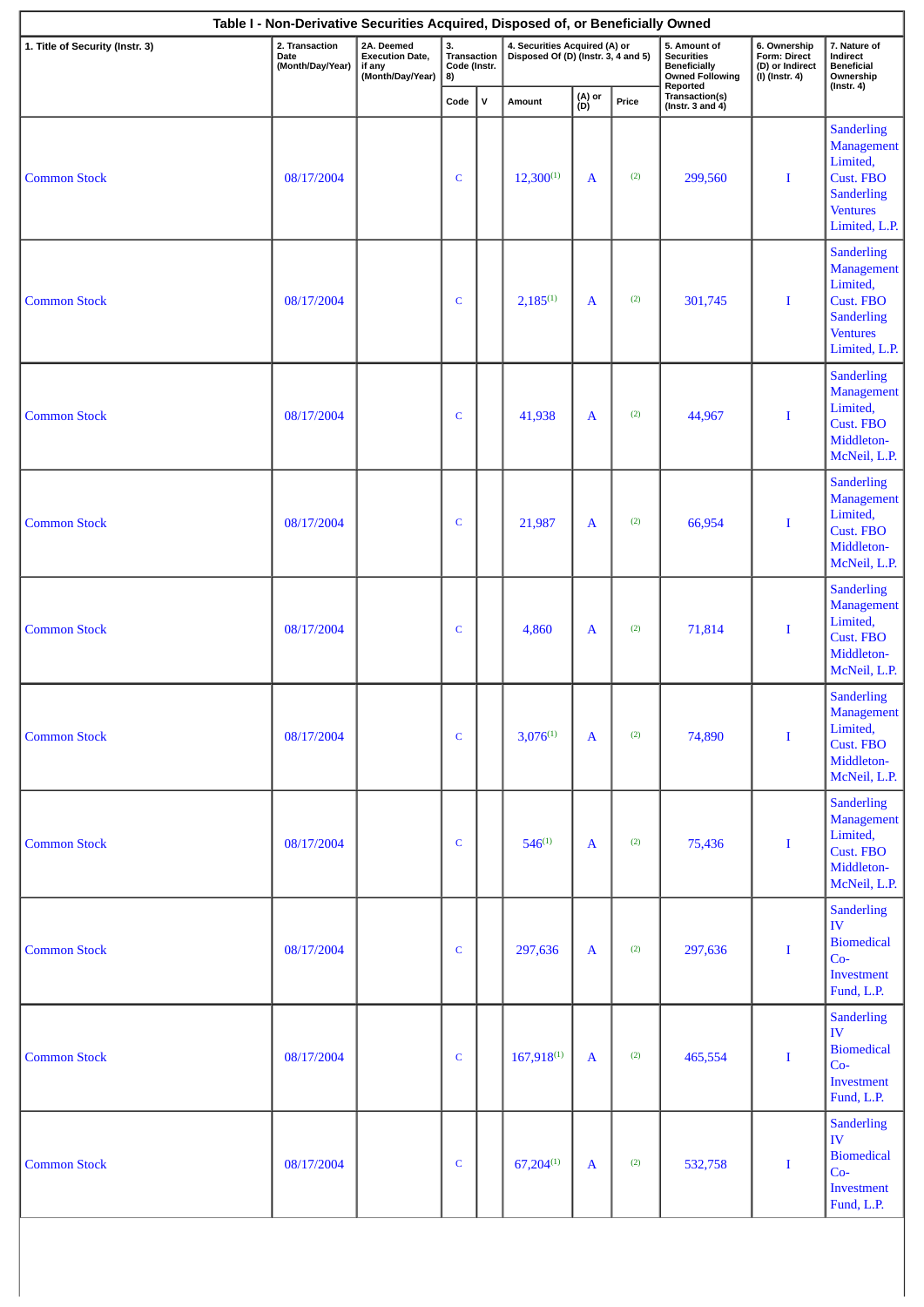|                                                                  |                                                                                                                                                                                                                                                                                                                                                                                                                                                  |            |      |                                    |                                            |                                                |                                                                                    |                                         |                                                                   | Table I - Non-Derivative Securities Acquired, Disposed of, or Beneficially Owned                         |                        |                                                                          |                                                                                                |                                                                                 |                                                                   |   |                                                                                |                                                                           |
|------------------------------------------------------------------|--------------------------------------------------------------------------------------------------------------------------------------------------------------------------------------------------------------------------------------------------------------------------------------------------------------------------------------------------------------------------------------------------------------------------------------------------|------------|------|------------------------------------|--------------------------------------------|------------------------------------------------|------------------------------------------------------------------------------------|-----------------------------------------|-------------------------------------------------------------------|----------------------------------------------------------------------------------------------------------|------------------------|--------------------------------------------------------------------------|------------------------------------------------------------------------------------------------|---------------------------------------------------------------------------------|-------------------------------------------------------------------|---|--------------------------------------------------------------------------------|---------------------------------------------------------------------------|
|                                                                  | 1. Title of Security (Instr. 3)                                                                                                                                                                                                                                                                                                                                                                                                                  |            | Date | 2. Transaction<br>(Month/Day/Year) |                                            | 2A. Deemed<br><b>Execution Date,</b><br>if any | (Month/Day/Year)                                                                   | 3.<br>Transaction<br>Code (Instr.<br>8) |                                                                   | 4. Securities Acquired (A) or<br>Disposed Of (D) (Instr. 3, 4 and 5)                                     |                        |                                                                          | 5. Amount of<br><b>Securities</b><br><b>Beneficially</b><br><b>Owned Following</b><br>Reported |                                                                                 | 6. Ownership<br>Form: Direct<br>(D) or Indirect<br>(I) (Instr. 4) |   | 7. Nature of<br>Indirect<br><b>Beneficial</b><br>Ownership<br>$($ Instr. 4 $)$ |                                                                           |
|                                                                  |                                                                                                                                                                                                                                                                                                                                                                                                                                                  |            |      |                                    |                                            |                                                |                                                                                    | Code                                    | $\mathbf{v}$                                                      | Amount                                                                                                   | (A) or<br>(D)          | Price                                                                    | Transaction(s)<br>(Instr. $3$ and $4$ )                                                        |                                                                                 |                                                                   |   |                                                                                |                                                                           |
| <b>Common Stock</b>                                              |                                                                                                                                                                                                                                                                                                                                                                                                                                                  |            |      | 08/17/2004                         |                                            |                                                |                                                                                    | $\mathbf C$                             |                                                                   | 478                                                                                                      | A                      | (2)                                                                      | 478                                                                                            |                                                                                 | I                                                                 |   | $\overline{\mathbf{V}}$<br>GmbH &<br>Co. KG                                    | <b>Sanderling</b><br><b>Beteiligungs</b>                                  |
| <b>Common Stock</b>                                              |                                                                                                                                                                                                                                                                                                                                                                                                                                                  |            |      | 08/17/2004                         |                                            |                                                |                                                                                    | $\mathbf C$                             |                                                                   | $33,758^{(1)}$                                                                                           | A                      | (2)                                                                      | 34,236                                                                                         |                                                                                 | I                                                                 |   | V<br>GmbH &<br>Co. KG                                                          | <b>Sanderling</b><br><b>Beteiligungs</b>                                  |
| <b>Common Stock</b>                                              |                                                                                                                                                                                                                                                                                                                                                                                                                                                  |            |      | 08/17/2004                         |                                            |                                                |                                                                                    | $\mathbf C$                             |                                                                   | $30,326^{(1)}$                                                                                           | A                      | (2)                                                                      | 64,562                                                                                         |                                                                                 | I                                                                 |   | $\overline{\mathbf{V}}$<br>GmbH &<br>Co. KG                                    | <b>Sanderling</b><br><b>Beteiligungs</b>                                  |
| <b>Common Stock</b>                                              |                                                                                                                                                                                                                                                                                                                                                                                                                                                  |            |      | 08/17/2004                         |                                            |                                                |                                                                                    | $\mathbf C$                             |                                                                   | $25,272^{(1)}$                                                                                           | A                      | (2)                                                                      | 89,834                                                                                         |                                                                                 | I                                                                 |   | V<br>GmbH &<br>Co. KG                                                          | <b>Sanderling</b><br><b>Beteiligungs</b>                                  |
| <b>Common Stock</b>                                              |                                                                                                                                                                                                                                                                                                                                                                                                                                                  |            |      | 08/17/2004                         |                                            |                                                |                                                                                    | $\mathbf C$                             |                                                                   | 1,993                                                                                                    | A                      | (2)                                                                      | 1,993                                                                                          |                                                                                 | I                                                                 |   | $\overline{\mathbf{V}}$<br>$Co-$                                               | <b>Sanderling</b><br><b>Biomedical</b><br>Investment<br>Fund, L.P.        |
| <b>Common Stock</b>                                              |                                                                                                                                                                                                                                                                                                                                                                                                                                                  |            |      | 08/17/2004                         |                                            |                                                |                                                                                    | $\mathsf{C}$                            |                                                                   | $140,660^{(1)}$                                                                                          | A                      | (2)                                                                      | 142,653                                                                                        |                                                                                 | Ι.                                                                |   | $\overline{\mathbf{V}}$<br>$Co-$                                               | <b>Sanderling</b><br><b>Biomedical</b><br>Investment<br>Fund, L.P.        |
| <b>Common Stock</b>                                              |                                                                                                                                                                                                                                                                                                                                                                                                                                                  |            |      | 08/17/2004                         |                                            |                                                |                                                                                    | $\mathbf C$                             |                                                                   | $126,360^{(1)}$                                                                                          | A                      | (2)                                                                      | 269,013                                                                                        |                                                                                 | I                                                                 |   | $\mathbf{V}$<br>$Co-$                                                          | <b>Sanderling</b><br><b>Biomedical</b><br>Investment<br>Fund, L.P.        |
| <b>Common Stock</b>                                              |                                                                                                                                                                                                                                                                                                                                                                                                                                                  |            |      | 08/17/2004                         |                                            |                                                |                                                                                    | $\mathsf{C}$                            |                                                                   | $105,300^{(1)}$                                                                                          | $\mathbf{A}$           | (2)                                                                      | 374,313                                                                                        |                                                                                 | I                                                                 |   | $\overline{\mathbf{V}}$<br>$Co-$                                               | <b>Sanderling</b><br><b>Biomedical</b><br><b>Investment</b><br>Fund, L.P. |
|                                                                  |                                                                                                                                                                                                                                                                                                                                                                                                                                                  |            |      |                                    |                                            |                                                |                                                                                    |                                         |                                                                   | Table II - Derivative Securities Acquired, Disposed of, or Beneficially Owned                            |                        |                                                                          |                                                                                                |                                                                                 |                                                                   |   |                                                                                |                                                                           |
| 1. Title of<br>Derivative<br><b>Security</b><br>$($ Instr. 3 $)$ | (e.g., puts, calls, warrants, options, convertible securities)<br>2.<br>3A. Deemed<br>5. Number of<br>3. Transaction<br>4.<br>Conversion<br>Transaction<br>Derivative<br><b>Execution Date,</b><br>Date<br>(Month/Day/Year)<br>Code (Instr.<br><b>Securities</b><br>or Exercise<br>if any<br>(Month/Day/Year)<br><b>Acquired (A)</b><br>Price of<br>8)<br>or Disposed of<br><b>Derivative</b><br>(D) (Instr. 3, 4<br><b>Security</b><br>and $5)$ |            |      |                                    | <b>Expiration Date</b><br>(Month/Day/Year) | 6. Date Exercisable and                        | of Securities<br>Underlying<br><b>Derivative Security</b><br>(Instr. $3$ and $4$ ) | 7. Title and Amount                     | 8. Price of<br><b>Derivative</b><br><b>Security</b><br>(Instr. 5) | 9. Number of<br>derivative<br><b>Securities</b><br><b>Beneficially</b><br>Owned<br>Following<br>Reported |                        | 10.<br>Ownership<br>Form:<br>Direct (D)<br>or Indirect<br>(I) (Instr. 4) |                                                                                                | 11. Nature<br>of Indirect<br><b>Beneficial</b><br>Ownership<br>$($ lnstr. 4 $)$ |                                                                   |   |                                                                                |                                                                           |
|                                                                  |                                                                                                                                                                                                                                                                                                                                                                                                                                                  |            |      | Code                               | ${\sf v}$                                  | (A)                                            | (D)                                                                                | Date<br>Exercisable                     |                                                                   | Expiration<br>Date                                                                                       | <b>Title</b>           | Amount<br>or<br>Number<br>of Shares                                      |                                                                                                | $($ Instr. 4 $)$                                                                | Transaction(s)                                                    |   |                                                                                |                                                                           |
| <b>Series A</b><br>Convertible<br>Preferred<br><b>Stock</b>      | (2)                                                                                                                                                                                                                                                                                                                                                                                                                                              | 08/17/2004 |      | $\mathsf{C}$                       |                                            |                                                | 148,806                                                                            |                                         | (3)                                                               | (3)                                                                                                      | Common<br><b>Stock</b> | 41,335                                                                   | (2)                                                                                            |                                                                                 | $\bf{0}$                                                          | D |                                                                                |                                                                           |
| <b>Series B</b><br>Convertible<br>Preferred<br><b>Stock</b>      | (2)                                                                                                                                                                                                                                                                                                                                                                                                                                              | 08/17/2004 |      | C                                  |                                            |                                                | 36,084                                                                             |                                         | (3)                                                               | (3)                                                                                                      | Common<br><b>Stock</b> | 10,023                                                                   | (2)                                                                                            |                                                                                 | $\bf{0}$                                                          | D |                                                                                |                                                                           |
| <b>Series C</b><br>Convertible<br>Preferred<br><b>Stock</b>      | (2)                                                                                                                                                                                                                                                                                                                                                                                                                                              | 08/17/2004 |      | C                                  |                                            |                                                | 7,976                                                                              |                                         | (3)                                                               | (3)                                                                                                      | Common<br><b>Stock</b> | 2,215                                                                    | (2)                                                                                            |                                                                                 | $\bf{0}$                                                          | D |                                                                                |                                                                           |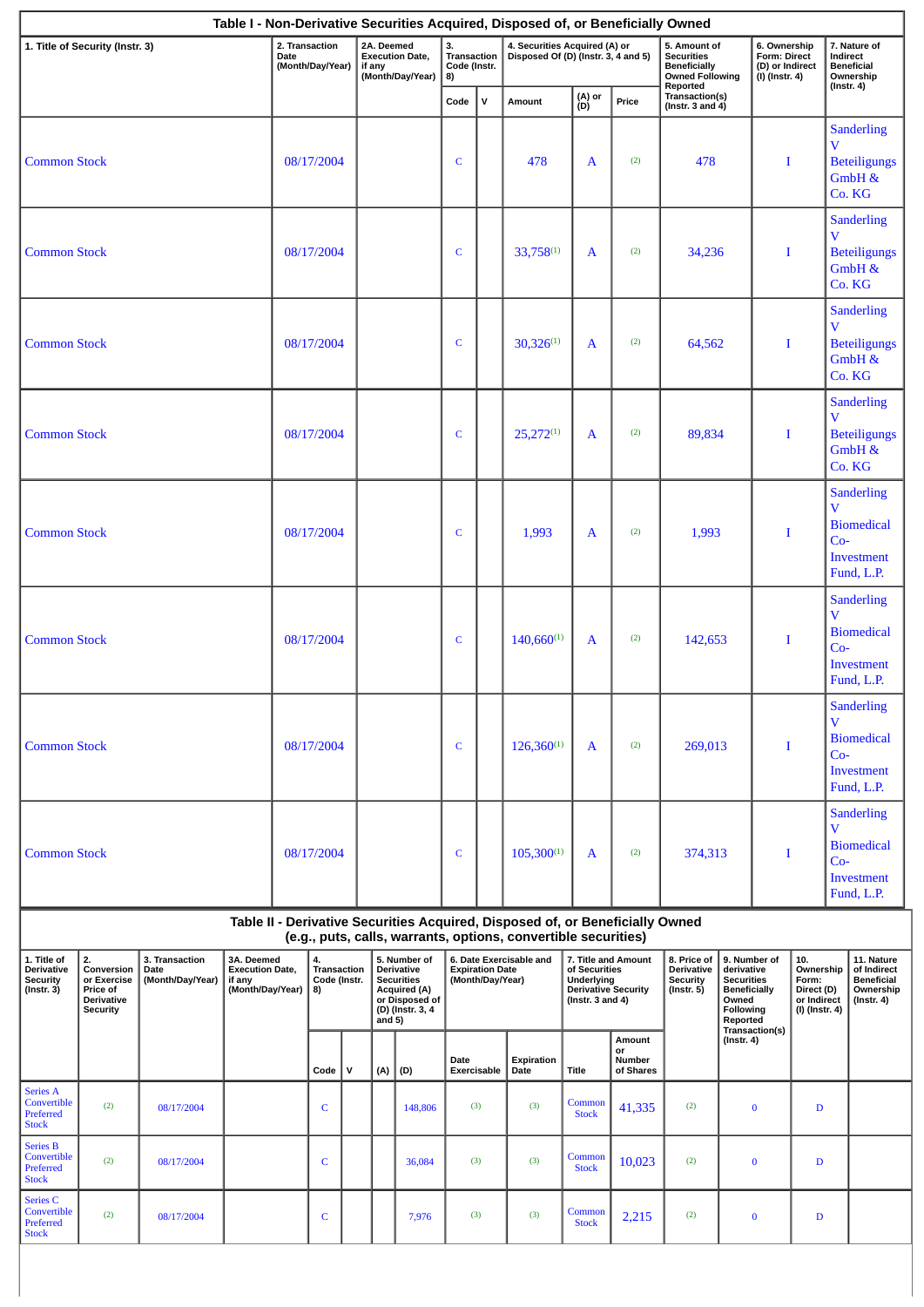| Table II - Derivative Securities Acquired, Disposed of, or Beneficially Owned<br>(e.g., puts, calls, warrants, options, convertible securities) |                                                                                     |                                            |                                                                    |                                                |   |           |                                                                                                              |                                                                       |                    |                                                                                                             |                                     |                                                                  |                                                                                                                            |                                                                          |                                                                                                                          |
|-------------------------------------------------------------------------------------------------------------------------------------------------|-------------------------------------------------------------------------------------|--------------------------------------------|--------------------------------------------------------------------|------------------------------------------------|---|-----------|--------------------------------------------------------------------------------------------------------------|-----------------------------------------------------------------------|--------------------|-------------------------------------------------------------------------------------------------------------|-------------------------------------|------------------------------------------------------------------|----------------------------------------------------------------------------------------------------------------------------|--------------------------------------------------------------------------|--------------------------------------------------------------------------------------------------------------------------|
| 1. Title of<br>Derivative<br><b>Security</b><br>$($ Instr. 3 $)$                                                                                | 2.<br>Conversion<br>or Exercise<br>Price of<br><b>Derivative</b><br><b>Security</b> | 3. Transaction<br>Date<br>(Month/Day/Year) | 3A. Deemed<br><b>Execution Date,</b><br>if any<br>(Month/Day/Year) | 4.<br><b>Transaction</b><br>Code (Instr.<br>8) |   | and $5$ ) | 5. Number of<br>Derivative<br><b>Securities</b><br><b>Acquired (A)</b><br>or Disposed of<br>(D) (Instr. 3, 4 | 6. Date Exercisable and<br><b>Expiration Date</b><br>(Month/Day/Year) |                    | 7. Title and Amount<br>of Securities<br><b>Underlying</b><br><b>Derivative Security</b><br>(Instr. 3 and 4) |                                     | 8. Price of<br>Derivative<br><b>Security</b><br>$($ Instr. 5 $)$ | 9. Number of<br>derivative<br><b>Securities</b><br><b>Beneficially</b><br>Owned<br>Following<br>Reported<br>Transaction(s) | 10.<br>Ownership<br>Form:<br>Direct (D)<br>or Indirect<br>(I) (Instr. 4) | 11. Nature<br>of Indirect<br><b>Beneficial</b><br>Ownership<br>(Instr. 4)                                                |
|                                                                                                                                                 |                                                                                     |                                            |                                                                    | Code                                           | v | (A)       | (D)                                                                                                          | Date<br>Exercisable                                                   | Expiration<br>Date | <b>Title</b>                                                                                                | Amount<br>or<br>Number<br>of Shares |                                                                  | $($ Instr. 4 $)$                                                                                                           |                                                                          |                                                                                                                          |
| <b>Series D</b><br>Convertible<br>Preferred<br><b>Stock</b>                                                                                     | (2)                                                                                 | 08/17/2004                                 |                                                                    | C                                              |   |           | 5,002                                                                                                        | (3)                                                                   | (3)                | Common<br><b>Stock</b>                                                                                      | 1,389                               | (2)                                                              | $\bf{0}$                                                                                                                   | $\mathbf D$                                                              |                                                                                                                          |
| Series D-1<br>Convertible<br>Preferred<br><b>Stock</b>                                                                                          | (2)                                                                                 | 08/17/2004                                 |                                                                    | $\mathsf{C}$                                   |   |           | 888                                                                                                          | (3)                                                                   | (3)                | Common<br><b>Stock</b>                                                                                      | 246                                 | (2)                                                              | $\bf{0}$                                                                                                                   | $\mathbf D$                                                              |                                                                                                                          |
| Series A<br>Convertible<br>Preferred<br><b>Stock</b>                                                                                            | (2)                                                                                 | 08/17/2004                                 |                                                                    | C                                              |   |           | 1,561,354                                                                                                    | (3)                                                                   | (3)                | Common<br><b>Stock</b>                                                                                      | 433,709                             | (2)                                                              | $\bf{0}$                                                                                                                   | I                                                                        | Sanderling<br><b>Venture</b><br>Partners II,<br>L.P.                                                                     |
| <b>Series B</b><br>Convertible<br>Preferred<br><b>Stock</b>                                                                                     | (2)                                                                                 | 08/17/2004                                 |                                                                    | C                                              |   |           | 823,950                                                                                                      | (3)                                                                   | (3)                | Common<br><b>Stock</b>                                                                                      | 228,875                             | (2)                                                              | $\bf{0}$                                                                                                                   | Т                                                                        | <b>Sanderling</b><br><b>Venture</b><br>Partners II,<br>L.P.                                                              |
| <b>Series C</b><br>Convertible<br>Preferred<br><b>Stock</b>                                                                                     | (2)                                                                                 | 08/17/2004                                 |                                                                    | $\mathbf C$                                    |   |           | 190,530                                                                                                      | (3)                                                                   | (3)                | Common<br><b>Stock</b>                                                                                      | 52,925                              | (2)                                                              | $\bf{0}$                                                                                                                   | I                                                                        | <b>Sanderling</b><br><b>Venture</b><br>Partners II,<br>L.P.                                                              |
| <b>Series D</b><br>Convertible<br>Preferred<br><b>Stock</b>                                                                                     | (2)                                                                                 | 08/17/2004                                 |                                                                    | $\mathsf{C}$                                   |   |           | 119,472                                                                                                      | (3)                                                                   | (3)                | Common<br><b>Stock</b>                                                                                      | 33,186                              | (2)                                                              | $\bf{0}$                                                                                                                   | I                                                                        | <b>Sanderling</b><br><b>Venture</b><br>Partners II,<br>L.P.                                                              |
| Series A<br>Convertible<br>Preferred<br><b>Stock</b>                                                                                            | (2)                                                                                 | 08/17/2004                                 |                                                                    | C                                              |   |           | 603,903                                                                                                      | (3)                                                                   | (3)                | Common<br><b>Stock</b>                                                                                      | 167,750                             | (2)                                                              | $\bf{0}$                                                                                                                   | I                                                                        | <b>Sanderling</b><br>Management<br>Limited,<br><b>Cust. FBO</b><br><b>Sanderling</b><br><b>Ventures</b><br>Limited, L.P. |
| <b>Series B</b><br>Convertible<br>Preferred<br><b>Stock</b>                                                                                     | (2)                                                                                 | 08/17/2004                                 |                                                                    | $\mathbf C$                                    |   |           | 316,622                                                                                                      | (3)                                                                   | (3)                | Common<br><b>Stock</b>                                                                                      | 87,950                              | (2)                                                              | $\bf{0}$                                                                                                                   | I                                                                        | <b>Sanderling</b><br>Management<br>Limited,<br>Cust. FBO<br><b>Sanderling</b><br><b>Ventures</b><br>Limited, L.P.        |
| <b>Series C</b><br>Convertible<br>Preferred<br><b>Stock</b>                                                                                     | (2)                                                                                 | 08/17/2004                                 |                                                                    | C                                              |   |           | 69,988                                                                                                       | (3)                                                                   | (3)                | Common<br><b>Stock</b>                                                                                      | 19,441                              | (2)                                                              | $\bf{0}$                                                                                                                   | T                                                                        | <b>Sanderling</b><br>Management<br>Limited,<br>Cust. FBO<br><b>Sanderling</b><br><b>Ventures</b><br>Limited, L.P.        |
| <b>Series D</b><br>Convertible<br>Preferred<br><b>Stock</b>                                                                                     | (2)                                                                                 | 08/17/2004                                 |                                                                    | C                                              |   |           | 43,885                                                                                                       | (3)                                                                   | (3)                | Common<br><b>Stock</b>                                                                                      | 12,190                              | (2)                                                              | $\bf{0}$                                                                                                                   | -1                                                                       | <b>Sanderling</b><br>Management<br>Limited,<br>Cust. FBO<br><b>Sanderling</b><br><b>Ventures</b><br>Limited, L.P.        |
| Series D-1<br>Convertible<br>Preferred<br><b>Stock</b>                                                                                          | (2)                                                                                 | 08/17/2004                                 |                                                                    | C                                              |   |           | 7,796                                                                                                        | (3)                                                                   | (3)                | Common<br><b>Stock</b>                                                                                      | 2,165                               | (2)                                                              | $\bf{0}$                                                                                                                   | I                                                                        | <b>Sanderling</b><br><b>Management</b><br>Limited,<br>Cust. FBO<br><b>Sanderling</b><br><b>Ventures</b><br>Limited, L.P. |
| Series A<br>Convertible<br>Preferred<br><b>Stock</b>                                                                                            | (2)                                                                                 | 08/17/2004                                 |                                                                    | C                                              |   |           | 150,977                                                                                                      | (3)                                                                   | (3)                | Common<br><b>Stock</b>                                                                                      | 41,938                              | (2)                                                              | $\bf{0}$                                                                                                                   | 1                                                                        | <b>Sanderling</b><br>Management<br>Limited,<br>Cust. FBO<br>Middleton-<br>McNeil, L.P.                                   |
| <b>Series B</b><br>Convertible<br>Preferred<br><b>Stock</b>                                                                                     | (2)                                                                                 | 08/17/2004                                 |                                                                    | C                                              |   |           | 21,987                                                                                                       | (3)                                                                   | (3)                | Common<br><b>Stock</b>                                                                                      | 21,987                              | (2)                                                              | $\bf{0}$                                                                                                                   | -1                                                                       | <b>Sanderling</b><br>Management<br>Limited,<br>Cust. FBO<br>Middleton-<br>McNeil, L.P.                                   |
| <b>Series C</b><br>Convertible<br>Preferred<br><b>Stock</b>                                                                                     | (2)                                                                                 | 08/17/2004                                 |                                                                    | C                                              |   |           | 4,860                                                                                                        | (3)                                                                   | (3)                | Common<br><b>Stock</b>                                                                                      | 4,860                               | (2)                                                              | $\bf{0}$                                                                                                                   | I                                                                        | <b>Sanderling</b><br><b>Management</b><br>Limited,<br>Cust. FBO<br>Middleton-<br>McNeil, L.P.                            |
| <b>Series D</b><br>Convertible<br>Preferred<br><b>Stock</b>                                                                                     | (2)                                                                                 | 08/17/2004                                 |                                                                    | C                                              |   |           | 3,047                                                                                                        | (3)                                                                   | (3)                | Common<br><b>Stock</b>                                                                                      | 3,047                               | (2)                                                              | $\bf{0}$                                                                                                                   | I                                                                        | <b>Sanderling</b><br>Management<br>Limited,<br><b>Cust. FBO</b><br>Middleton-<br>McNeil, L.P.                            |